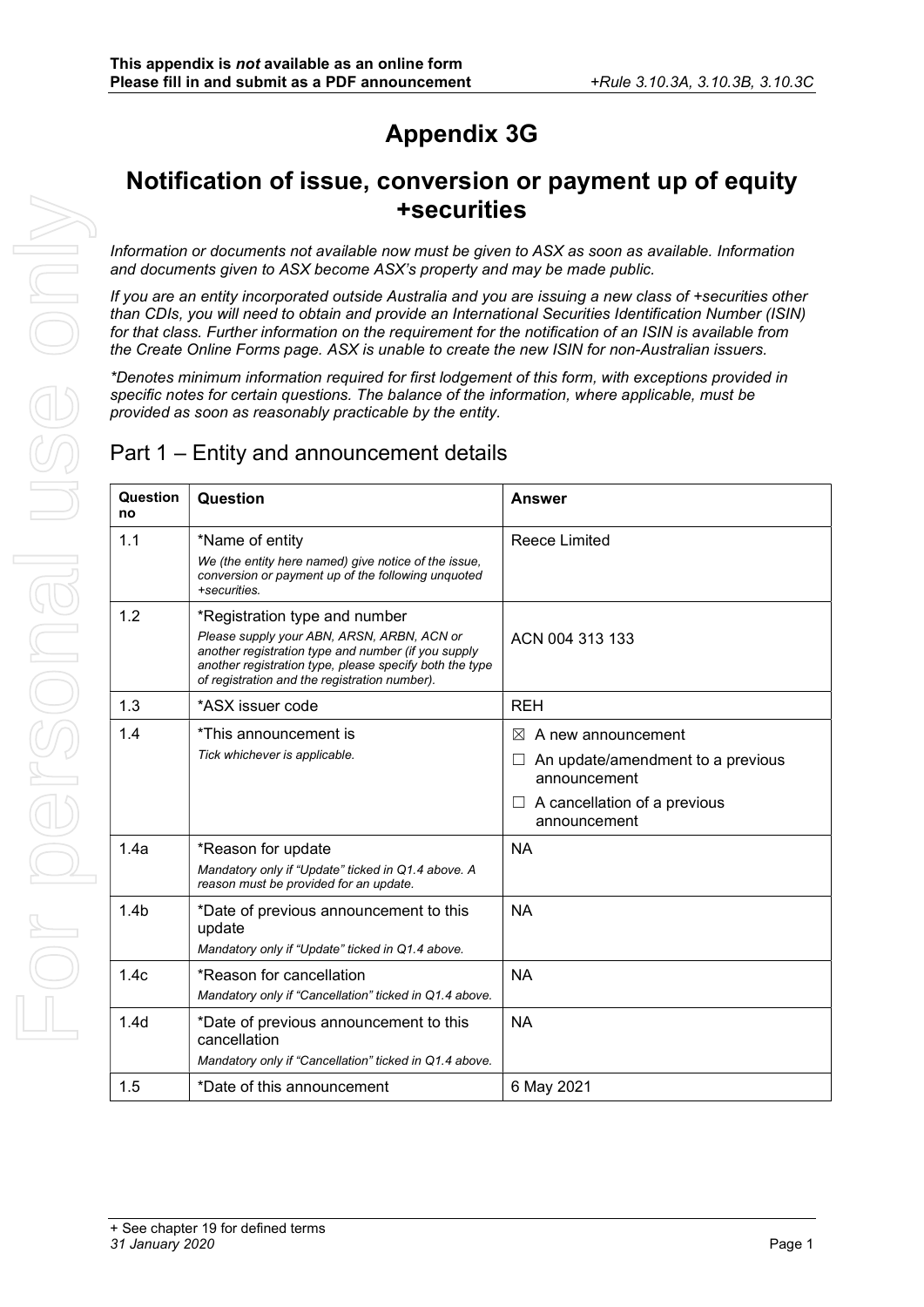### Part 2 – Type of issue

| Question<br>No.    | Question                                                                                                                                                                                                                                                                                                                                                                                                                                                          | <b>Answer</b>                                                                                                                                                                                                                                                                                                                                                                                                                                                                                                         |
|--------------------|-------------------------------------------------------------------------------------------------------------------------------------------------------------------------------------------------------------------------------------------------------------------------------------------------------------------------------------------------------------------------------------------------------------------------------------------------------------------|-----------------------------------------------------------------------------------------------------------------------------------------------------------------------------------------------------------------------------------------------------------------------------------------------------------------------------------------------------------------------------------------------------------------------------------------------------------------------------------------------------------------------|
| 2.1                | *The +securities the subject of this<br>notification are:<br>Select whichever item is applicable.<br>If you wish to notify ASX of different types of issues of<br>securities, please complete a separate Appendix 3G<br>for each type of issue.                                                                                                                                                                                                                   | +Securities issued as a result of options<br>ш<br>being exercised or other +convertible<br>+securities being converted and that are<br>not to be quoted on ASX<br>Partly paid +securities that have been<br>$\Box$<br>fully paid up and that are not to be<br>quoted on ASX<br>$\boxtimes$ +Securities issued under an +employee<br>incentive scheme that are not being<br>immediately quoted on ASX<br>Other [please specify]<br>If you have selected 'other' please provide the<br>circumstances of the issue here: |
| 2.2a.1             | Please state the number and type of<br>options that were exercised or other<br>+convertible securities that were converted<br>(including their ASX security code if<br>available)?<br>Answer this question if your response to Q2.1 is<br>"securities issued as a result of options being<br>exercised or other convertible securities being<br>converted and that are not to be quoted on ASX".                                                                  | <b>NA</b>                                                                                                                                                                                                                                                                                                                                                                                                                                                                                                             |
| 2.2a.2             | And the date the options were exercised or<br>other +convertible securities were<br>converted:<br>Answer this question if your response to Q2.1 is<br>"securities issued as a result of options being<br>exercised or other convertible securities being<br>converted and that are not to be quoted on ASX".<br>Note: If this occurred over a range of dates, enter the<br>date the last of the options was exercised or<br>convertible securities was converted. | <b>NA</b>                                                                                                                                                                                                                                                                                                                                                                                                                                                                                                             |
| 2.2 <sub>b.1</sub> | Please state the number and type of partly<br>paid +securities that were fully paid up<br>(including their ASX security code if<br>available)?<br>Answer this question if your response to Q2.1 is<br>"partly paid securities that have been paid up and that<br>are not to be quoted on ASX".                                                                                                                                                                    | <b>NA</b>                                                                                                                                                                                                                                                                                                                                                                                                                                                                                                             |
| 2.2 <sub>b.2</sub> | And the date the 'securities were fully paid<br>up:<br>Answer this question if your response to Q2.1 is<br>"partly paid securities that have been paid up and that<br>are not to be quoted on ASX".<br>Note: If this occurred over a range of dates, enter the<br>date the last of the securities was fully paid up.                                                                                                                                              | <b>NA</b>                                                                                                                                                                                                                                                                                                                                                                                                                                                                                                             |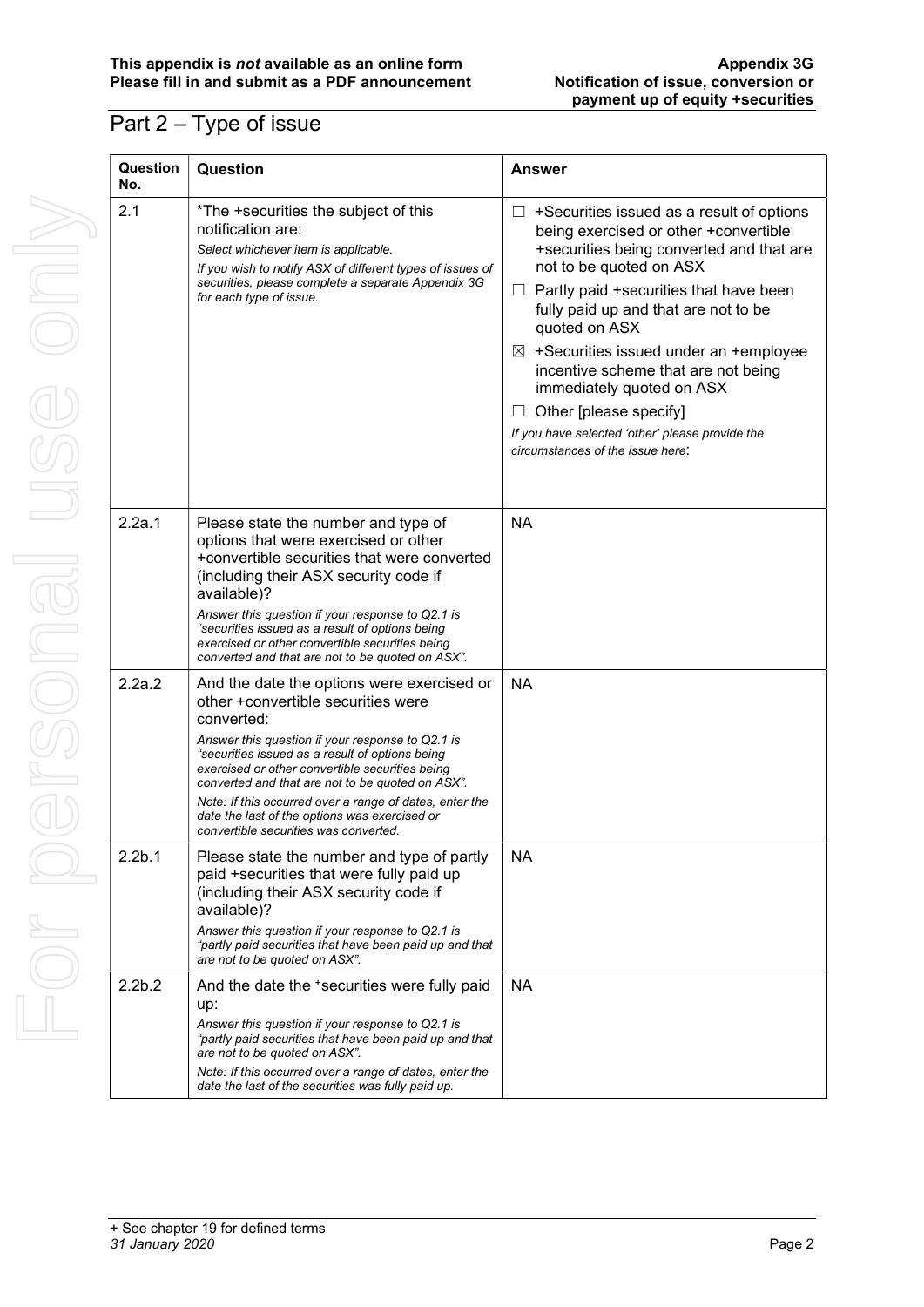|          |                                                                                                                                                                                                                                                                                                                                                                                                                                                                                                                                                                                                                                                      |                     |                                       | payment up or equity +securities                                                                                                                                                                                                                                                                                                                                                                                                                                                              |  |
|----------|------------------------------------------------------------------------------------------------------------------------------------------------------------------------------------------------------------------------------------------------------------------------------------------------------------------------------------------------------------------------------------------------------------------------------------------------------------------------------------------------------------------------------------------------------------------------------------------------------------------------------------------------------|---------------------|---------------------------------------|-----------------------------------------------------------------------------------------------------------------------------------------------------------------------------------------------------------------------------------------------------------------------------------------------------------------------------------------------------------------------------------------------------------------------------------------------------------------------------------------------|--|
| 2.2c.1   | Please state the number and type of<br>+securities (including their ASX security<br>code) issued under an +employee<br>incentive scheme that are not being<br>immediately quoted on ASX<br>Answer this question if your response to Q2.1 is<br>"securities issued under an employee incentive<br>scheme that are not being immediately quoted on<br>ASX".                                                                                                                                                                                                                                                                                            |                     |                                       | Total options issued: 266,069 unquoted<br>options with a \$13.07 exercise price and an<br>expiry date of 29 April 2036.                                                                                                                                                                                                                                                                                                                                                                       |  |
| 2.2c.2   | *Please attach a document or provide<br>details of a URL link for a document lodged<br>with ASX detailing the terms of the<br>+employee incentive scheme or a<br>summary of the terms.<br>Answer this question if your response to Q2.1 is<br>"securities issued under an employee incentive<br>scheme that are not being immediately quoted on<br>ASX".                                                                                                                                                                                                                                                                                             |                     | summary of the LTI Plan:<br>206a39ff4 | The options are issued under the<br>Company's Long Term Incentive Plan (LTI<br>Plan), The terms of the LTI Plan were<br>approved by shareholders at the Company's<br>2019 Annual General Meeting (AGM).<br>Schedule 1 of the Company's 2019 Notice<br>of Annual General Meeting (the link to this<br>document is included below) contains a<br>https://cdn-api.markitdigital.com/apiman-<br>gateway/ASX/asx-research/1.0/file/2924-02150808-<br>3A524853?access_token=83ff96335c2d45a094df02a |  |
| 2.2c.3   | *Are any of these +securities being issued<br>to +key management personnel (KMP) or<br>an +associate<br>Answer this question if your response to Q2.1 is<br>"securities issued under an employee incentive<br>scheme that are not being immediately quoted on<br>ASX".                                                                                                                                                                                                                                                                                                                                                                               |                     |                                       | Yes (securities were issued to a KMP) but<br>also to non-KMP employees.                                                                                                                                                                                                                                                                                                                                                                                                                       |  |
| 2.2c.3.a | *Provide details of the recipients and the number of +securities issued to each of them.<br>Answer this question if your response to Q2.1 is "securities issued under an employee incentive scheme that are<br>not being immediately quoted on ASX" and your response to Q2.2c.3 is "Yes". Repeat the detail in the table<br>below for each KMP involved in the issue. If the securities are being issued to the KMP, repeat the name of the<br>KMP or insert "Same" in "Name of registered holder". If the securities are being issued to an associate of a KMP,<br>insert the name of the associate in "Name of registered holder".<br>Name of KMP |                     | Name of registered holder             | Number of +securities                                                                                                                                                                                                                                                                                                                                                                                                                                                                         |  |
|          | <b>Gavin Street</b>                                                                                                                                                                                                                                                                                                                                                                                                                                                                                                                                                                                                                                  | <b>Gavin Street</b> |                                       | 81,126                                                                                                                                                                                                                                                                                                                                                                                                                                                                                        |  |
| 2.2d.1   | *The purpose(s) for which the entity is<br>issuing the +securities is:<br>Answer this question if your response to Q2.1 is<br>"Other".<br>You may select one or more of the items in the list.                                                                                                                                                                                                                                                                                                                                                                                                                                                       |                     | ш<br>ப<br><b>Additional details:</b>  | To raise additional working capital<br>To fund the retirement of debt<br>To pay for the acquisition of an asset<br>[provide details below]<br>$\Box$ To pay for services rendered<br>[provide details below]<br>Other [provide details below]                                                                                                                                                                                                                                                 |  |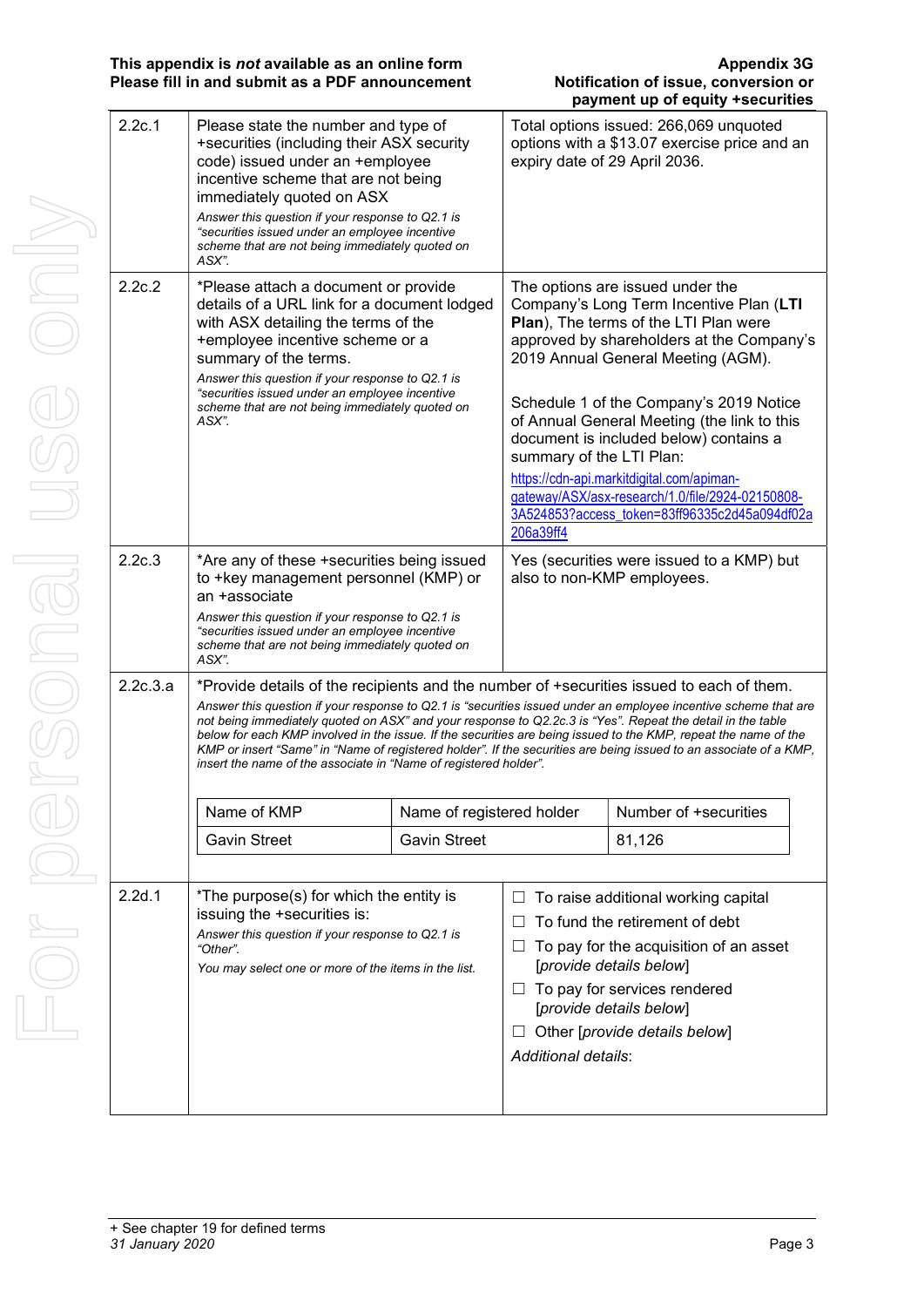This appendix is not available as an online form Appendix 3G Appendix 3G Please fill in and submit as a PDF announcement Notification of issue, conversion or

| 2.2d.2 | Please provide any further information<br>needed to understand the circumstances in<br>which you are notifying the issue of these<br>+securities to ASX, including (if applicable)<br>why the issue of the +securities has not<br>been previously announced to the market<br>in an Appendix 3B<br>You must answer this question if your response to<br>Q2.1 is "Other". If there is no other information to<br>provide, please answer "Not applicable" or "N/A". | <b>NA</b>                                                                                                     |
|--------|------------------------------------------------------------------------------------------------------------------------------------------------------------------------------------------------------------------------------------------------------------------------------------------------------------------------------------------------------------------------------------------------------------------------------------------------------------------|---------------------------------------------------------------------------------------------------------------|
| 2.3    | *The +securities being issued are:<br>Tick whichever is applicable                                                                                                                                                                                                                                                                                                                                                                                               | Additional +securities in an existing<br>unquoted class that is already recorded<br>by ASX ("existing class") |
|        |                                                                                                                                                                                                                                                                                                                                                                                                                                                                  | $\boxtimes$ New +securities in an unquoted class<br>that is not yet recorded by ASX ("new<br>class")          |

## Part 3A – number and type of +securities being issued (existing class)

| Question<br>No. | Question                                                                                                                                                                                                                                                                                                                           | <b>Answer</b> |
|-----------------|------------------------------------------------------------------------------------------------------------------------------------------------------------------------------------------------------------------------------------------------------------------------------------------------------------------------------------|---------------|
| 3A.1            | *ASX security code & description                                                                                                                                                                                                                                                                                                   |               |
| 3A.2            | *Number of +securities being issued                                                                                                                                                                                                                                                                                                |               |
| 3A.3a           | *Will the +securities being issued rank<br>equally in all respects from their issue date<br>with the existing issued +securities in that<br>class?                                                                                                                                                                                 | Yes or No     |
| 3A.3b           | *Is the actual date from which the<br>+securities will rank equally (non-ranking<br>end date) known?<br>Answer this question if your response to Q3A.3a is<br>" $No$ ".                                                                                                                                                            | Yes or No     |
| 3A.3c           | *Provide the actual non-ranking end date<br>Answer this question if your response to Q3A.3a is<br>"No" and your response to Q3A.3b is "Yes".                                                                                                                                                                                       |               |
| 3A.3d           | *Provide the estimated non-ranking end<br>period<br>Answer this question if your response to Q3A.3a is<br>"No" and your response to Q3A.3b is "No".                                                                                                                                                                                |               |
| 3A.3e           | *Please state the extent to which the<br>+securities do not rank equally:<br>in relation to the next dividend,<br>$\bullet$<br>distribution or interest payment; or<br>for any other reason<br>$\bullet$<br>Answer this question if your response to Q3A.3a is<br>"No".<br>For example, the securities may not rank at all, or may |               |
|                 | rank proportionately based on the percentage of the<br>period in question they have been on issue, for the<br>next dividend, distribution or interest payment; or they<br>may not be entitled to participate in some other event,<br>such as an entitlement issue.                                                                 |               |

Answer the questions in this part if your response to Q2.3 is "existing class".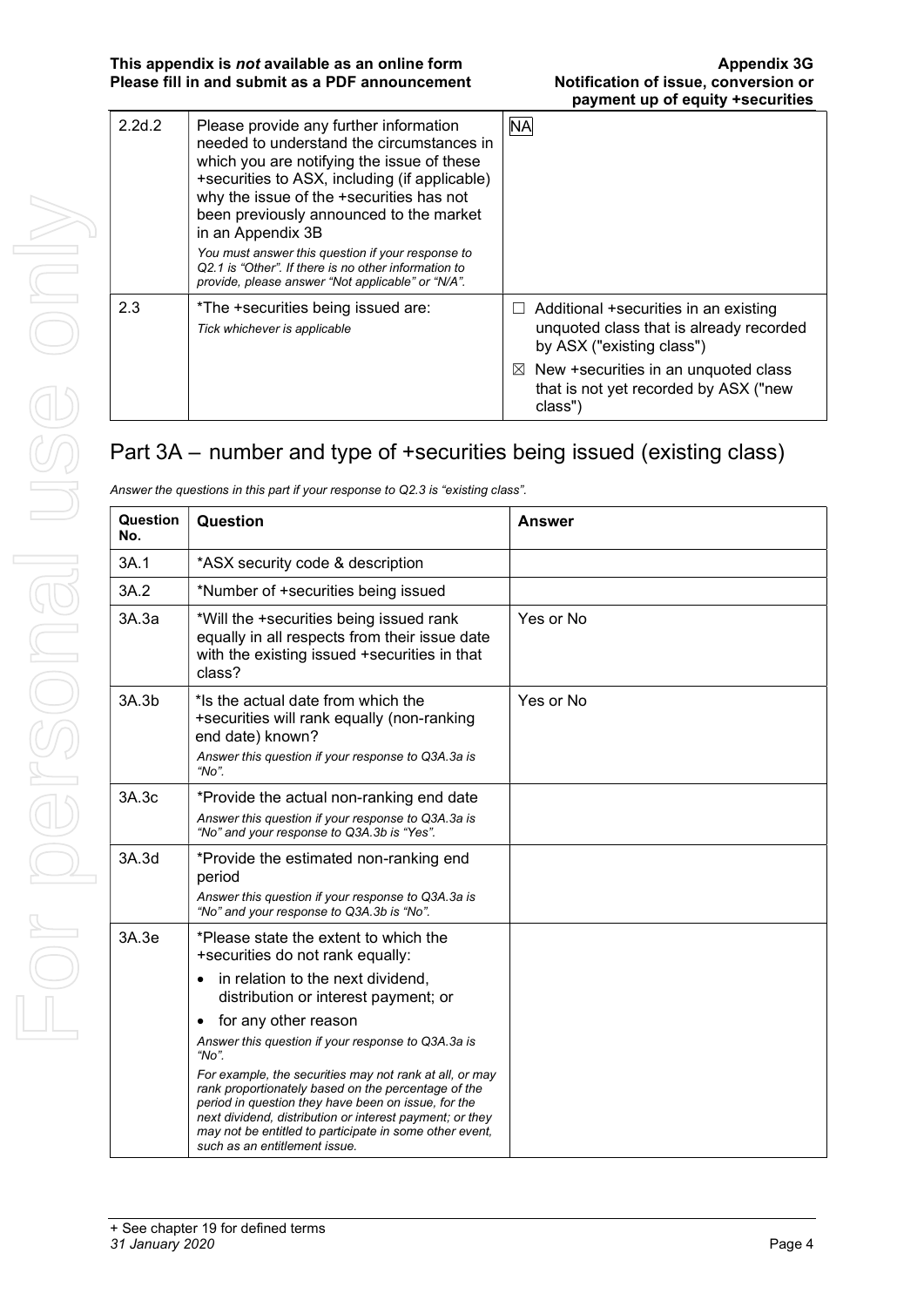### Part 3B – number and type of +securities being issued (new class)

Answer the questions in this part if your response to Q2.3 is "new class".

| Question<br>No. | Question                                                                                                                                                                                                                                                                                                                                                                                                                                                                                                                                                                                                                                                            | Answer                                                                                                                                                                                                                                                                                                                                                                        |
|-----------------|---------------------------------------------------------------------------------------------------------------------------------------------------------------------------------------------------------------------------------------------------------------------------------------------------------------------------------------------------------------------------------------------------------------------------------------------------------------------------------------------------------------------------------------------------------------------------------------------------------------------------------------------------------------------|-------------------------------------------------------------------------------------------------------------------------------------------------------------------------------------------------------------------------------------------------------------------------------------------------------------------------------------------------------------------------------|
| 3B.1            | *Security description                                                                                                                                                                                                                                                                                                                                                                                                                                                                                                                                                                                                                                               | Unquoted options granted under the LTI<br>Plan, that:<br>are subject to vesting conditions<br>٠<br>relating to service of the participant and<br>the Company's earnings per share<br>performance for the period from 1 July<br>2020 to 30 June 2025;<br>have an exercise price of \$13.07; and<br>٠<br>have an expiry date of 29 April 2036,<br>(Employee Incentive Options). |
| 3B.2            | *Security type<br>Select one item from the list that best describes the<br>securities the subject of this form. This will determine<br>more detailed questions to be asked about the security<br>later in this section. Select "ordinary fully or partly paid<br>shares/units" for stapled securities or CDIs. For interest<br>rate securities, please select the appropriate choice<br>from either "Convertible debt securities" or "Non-<br>convertible debt securities". Select "Other" for<br>performance shares/units and performance<br>options/rights or if the selections available in the list do<br>not appropriately describe the security being issued. | Ordinary fully or partly paid shares/units<br>$\Box$<br>Options<br>$\boxtimes$<br>+Convertible debt securities<br>$\Box$<br>Non-convertible + debt securities<br>$\perp$<br>Redeemable preference shares/units<br>$\Box$<br>Other<br>$\Box$                                                                                                                                   |
| 3B.3            | ISIN code<br>Answer this question if you are an entity incorporated<br>outside Australia and you are issuing a new class of<br>securities other than CDIs. See also the note at the top<br>of this form.                                                                                                                                                                                                                                                                                                                                                                                                                                                            | <b>NA</b>                                                                                                                                                                                                                                                                                                                                                                     |
| 3B.4            | *Number of +securities being issued                                                                                                                                                                                                                                                                                                                                                                                                                                                                                                                                                                                                                                 | 266,069 Employee Incentive Options                                                                                                                                                                                                                                                                                                                                            |
| 3B.5a           | *Will all the +securities issued in this class<br>rank equally in all respects from the issue<br>date?                                                                                                                                                                                                                                                                                                                                                                                                                                                                                                                                                              | Yes                                                                                                                                                                                                                                                                                                                                                                           |
| 3B.5b           | *Is the actual date from which the<br>+securities will rank equally (non-ranking<br>end date) known?<br>Answer this question if your response to Q3B.5a is<br>"No".                                                                                                                                                                                                                                                                                                                                                                                                                                                                                                 | <b>NA</b>                                                                                                                                                                                                                                                                                                                                                                     |
| 3B.5c           | *Provide the actual non-ranking end date<br>Answer this question if your response to Q3B.5a is<br>"No" and your response to Q3B.5b is "Yes".                                                                                                                                                                                                                                                                                                                                                                                                                                                                                                                        | <b>NA</b>                                                                                                                                                                                                                                                                                                                                                                     |
| 3B.5d           | *Provide the estimated non-ranking end<br>period<br>Answer this question if your response to Q3B.5a is<br>"No" and your response to Q3B 5b is "No".                                                                                                                                                                                                                                                                                                                                                                                                                                                                                                                 | <b>NA</b>                                                                                                                                                                                                                                                                                                                                                                     |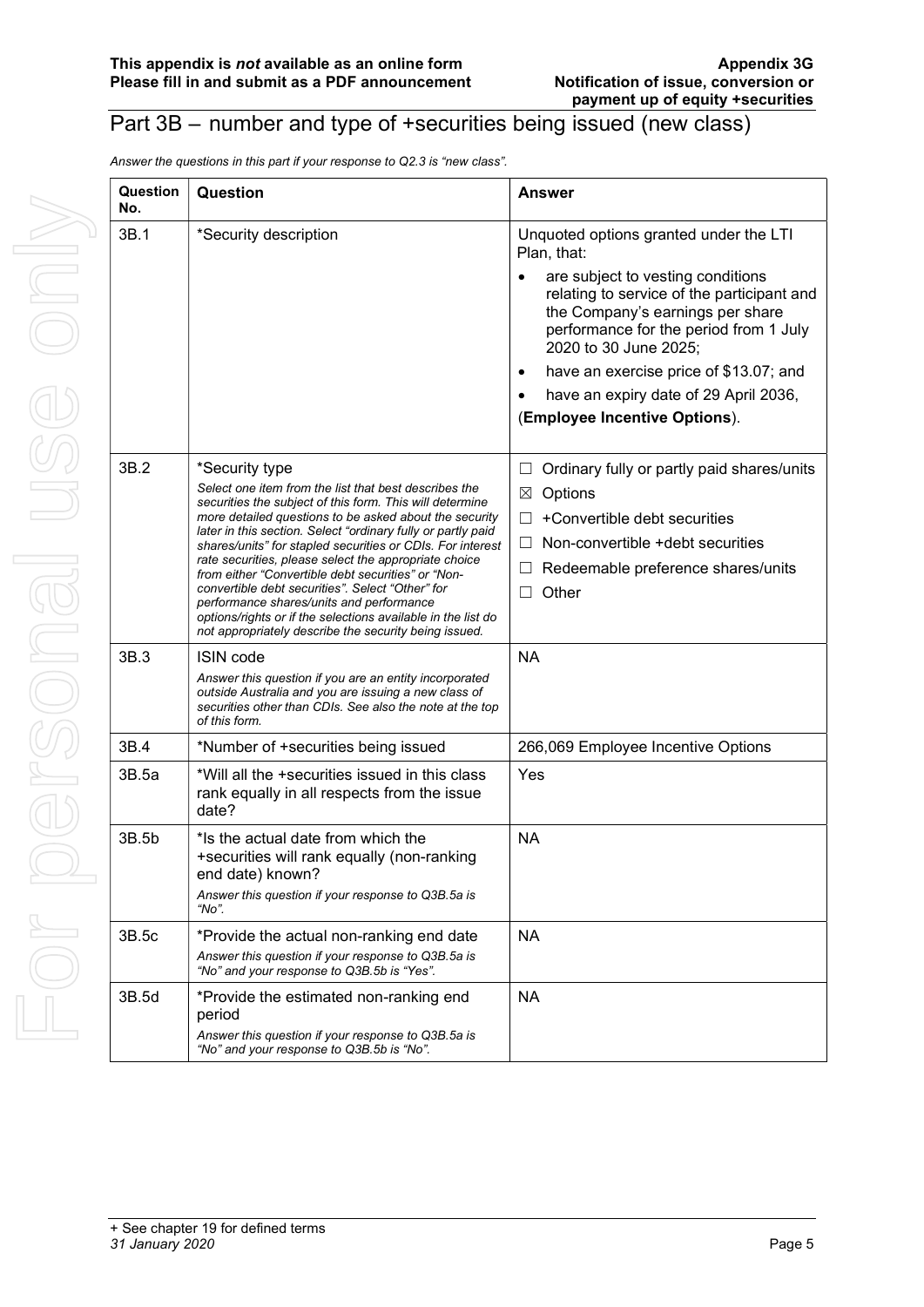| 3B.5e | *Please state the extent to which the<br>+securities do not rank equally:                                                                                                                                                                                                                                                     | <b>NA</b>                                                                                        |
|-------|-------------------------------------------------------------------------------------------------------------------------------------------------------------------------------------------------------------------------------------------------------------------------------------------------------------------------------|--------------------------------------------------------------------------------------------------|
|       | in relation to the next dividend,<br>$\bullet$<br>distribution or interest payment; or                                                                                                                                                                                                                                        |                                                                                                  |
|       | for any other reason<br>$\bullet$                                                                                                                                                                                                                                                                                             |                                                                                                  |
|       | Answer this question if your response to Q3B.5a is<br>"No".                                                                                                                                                                                                                                                                   |                                                                                                  |
|       | For example, the securities may not rank at all, or may<br>rank proportionately based on the percentage of the<br>period in question they have been on issue, for the<br>next dividend, distribution or interest payment; or they<br>may not be entitled to participate in some other event,<br>such as an entitlement issue. |                                                                                                  |
| 3B.6  | Please attach a document or provide a URL                                                                                                                                                                                                                                                                                     | The following document provides a                                                                |
|       | link for a document lodged with ASX setting                                                                                                                                                                                                                                                                                   | summary of the LTI Plan:                                                                         |
|       | out the material terms of the +securities<br>being issued                                                                                                                                                                                                                                                                     | https://cdn-api.markitdigital.com/apiman-                                                        |
|       | You may cross reference a disclosure document, PDS,                                                                                                                                                                                                                                                                           | gateway/ASX/asx-research/1.0/file/2924-02150808-<br>3A524853?access_token=83ff96335c2d45a094df02 |
|       | information memorandum, investor presentation or<br>other announcement with this information provided it<br>has been released to the ASX Market Announcements                                                                                                                                                                 | a206a39ff4                                                                                       |
|       | Platform.                                                                                                                                                                                                                                                                                                                     | In addition, we've attached to this Appendix                                                     |
|       |                                                                                                                                                                                                                                                                                                                               | (See Schedule 1 'Terms and conditions of                                                         |
|       |                                                                                                                                                                                                                                                                                                                               | the Employee Incentive Options granted                                                           |
|       |                                                                                                                                                                                                                                                                                                                               | under the Reece Limited (Company) Long<br>Term Incentive Plan (LTI Plan)') a                     |
|       |                                                                                                                                                                                                                                                                                                                               | summary of the key terms of the Employee                                                         |
|       |                                                                                                                                                                                                                                                                                                                               | Incentive Options.                                                                               |
|       |                                                                                                                                                                                                                                                                                                                               |                                                                                                  |
| 3B.7  | *Have you received confirmation from ASX<br>that the terms of the +securities are<br>appropriate and equitable under listing rule                                                                                                                                                                                             | No                                                                                               |
|       | 6.1?                                                                                                                                                                                                                                                                                                                          |                                                                                                  |
|       | Answer this question only if you are an ASX Listing.<br>(ASX Foreign Exempt Listings and ASX Debt Listings<br>do not have to answer this question).                                                                                                                                                                           |                                                                                                  |
|       | If your response is "No" and the securities have any<br>unusual terms, you should approach ASX as soon as                                                                                                                                                                                                                     |                                                                                                  |
|       | possible for confirmation under listing rule 6.1 that the<br>terms are appropriate and equitable.                                                                                                                                                                                                                             |                                                                                                  |
| 3B.8a | Ordinary fully or partly paid shares/units details                                                                                                                                                                                                                                                                            |                                                                                                  |
|       | Answer the questions in this section if you selected this security type in your response to Question 3B.2.                                                                                                                                                                                                                    |                                                                                                  |
|       | *+Security currency                                                                                                                                                                                                                                                                                                           |                                                                                                  |
|       | This is the currency in which the face amount of an<br>issue is denominated. It will also typically be the<br>currency in which distributions are declared.                                                                                                                                                                   |                                                                                                  |
|       | *Will there be CDIs issued over the<br>+securities?                                                                                                                                                                                                                                                                           | <b>NA</b>                                                                                        |
|       | *CDI ratio                                                                                                                                                                                                                                                                                                                    | X:Y                                                                                              |
|       | Answer this question if you answered "Yes" to the                                                                                                                                                                                                                                                                             |                                                                                                  |
|       | previous question. This is the ratio at which CDIs can<br>be transmuted into the underlying security (e.g. 4:1<br>means 4 CDIs represent 1 underlying security<br>whereas 1:4 means 1 CDI represents 4 underlying                                                                                                             |                                                                                                  |
|       | securities).                                                                                                                                                                                                                                                                                                                  |                                                                                                  |
|       | *Is it a partly paid class of +security?                                                                                                                                                                                                                                                                                      | NA                                                                                               |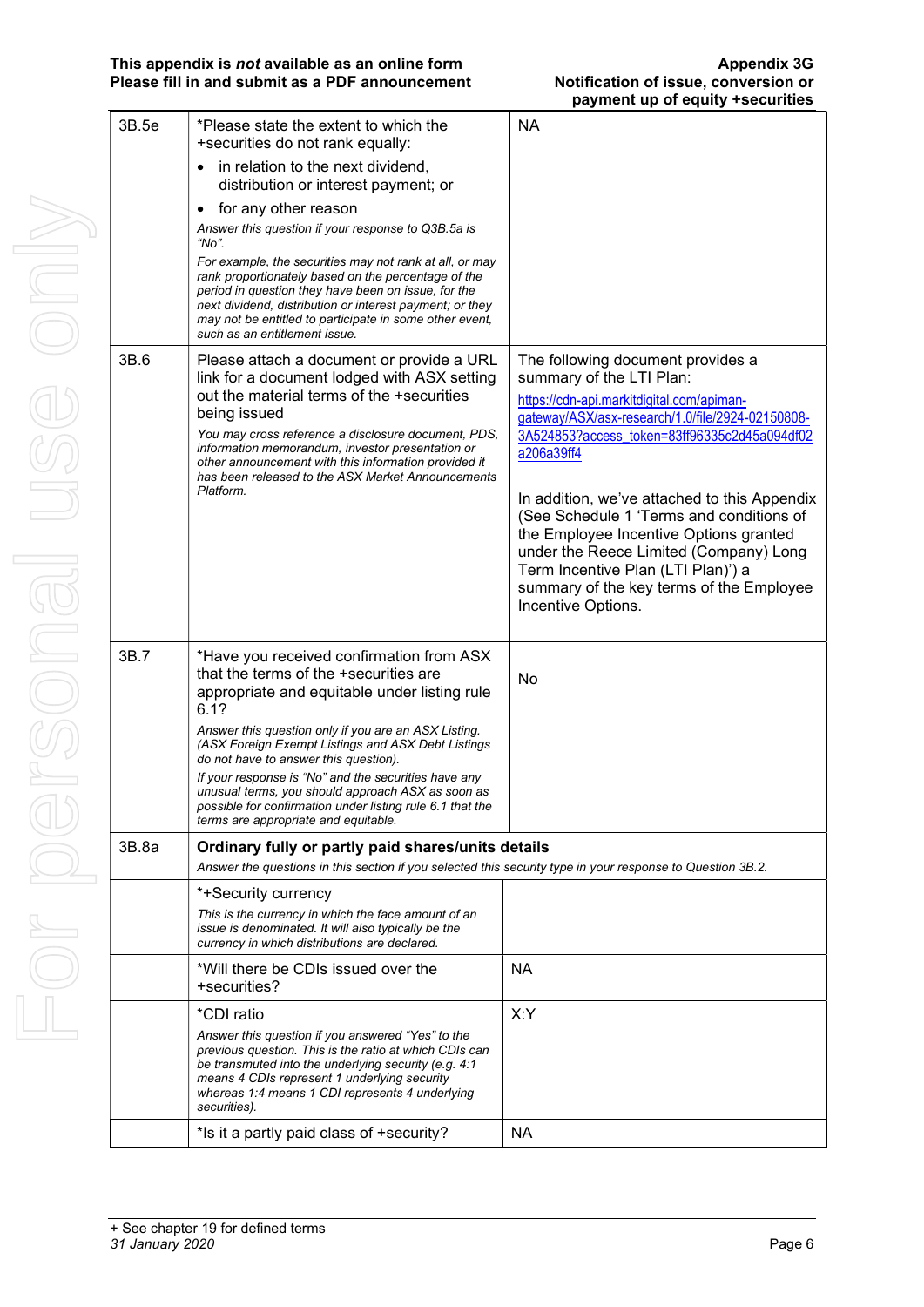#### This appendix is *not* available as an online form<br>Please fill in and submit as a PDF announcement **Appendix 1996** Notification of issue, conversion or Please fill in and submit as a PDF announcement

|       | *Paid up amount: unpaid amount                                                                                                                                                                          | X:Y                                                                                                                                                                                                                       |
|-------|---------------------------------------------------------------------------------------------------------------------------------------------------------------------------------------------------------|---------------------------------------------------------------------------------------------------------------------------------------------------------------------------------------------------------------------------|
|       | Answer this question if answered "Yes" to the<br>previous question.                                                                                                                                     |                                                                                                                                                                                                                           |
|       | The paid up amount represents the amount of<br>application money and/or calls which have been paid<br>on any security considered 'partly paid'                                                          |                                                                                                                                                                                                                           |
|       | The unpaid amount represents the unpaid or yet to be<br>called amount on any security considered 'partly<br>paid'.                                                                                      |                                                                                                                                                                                                                           |
|       | The amounts should be provided per the security<br>currency (e.g. if the security currency is AUD, then the<br>paid up and unpaid amount per security in AUD).                                          |                                                                                                                                                                                                                           |
|       | *Is it a stapled +security?                                                                                                                                                                             | <b>NA</b>                                                                                                                                                                                                                 |
|       | This is a security class that comprises a number of<br>ordinary shares and/or ordinary units issued by<br>separate entities that are stapled together for the<br>purposes of trading.                   |                                                                                                                                                                                                                           |
| 3B.8b | <b>Option details</b>                                                                                                                                                                                   |                                                                                                                                                                                                                           |
|       | Answer the questions in this section if you selected this security type in your response to Question 3B.2.                                                                                              |                                                                                                                                                                                                                           |
|       | *+Security currency<br>This is the currency in which the exercise price is<br>payable.                                                                                                                  | <b>AUD</b>                                                                                                                                                                                                                |
|       | *Exercise price                                                                                                                                                                                         | \$13.07 per Employee Incentive Option.                                                                                                                                                                                    |
|       | The price at which each option can be exercised and<br>convert into the underlying security. If there is no<br>exercise price please answer as \$0.00.<br>The exercise price should be provided per the |                                                                                                                                                                                                                           |
|       | security currency (i.e. if the security currency is AUD,<br>the exercise price should be expressed in AUD).                                                                                             |                                                                                                                                                                                                                           |
|       | *Expiry date                                                                                                                                                                                            | 29 April 2036                                                                                                                                                                                                             |
|       | The date on which the options expire or terminate.                                                                                                                                                      |                                                                                                                                                                                                                           |
|       | *Details of the number and type of<br>+security (including its ASX security code if<br>the +security is quoted on or recorded by<br>ASX) that will be issued if an option is<br>exercised               | Each Employee Incentive Option represents<br>a right to receive one ordinary share in the<br>Company. It is noted that the Company<br>intends to settle the Employee Incentive<br>Options with shares acquired on-market. |
|       | For example, if the option can be exercised to receive<br>one fully paid ordinary share with ASX security code<br>ABC, please insert "One fully paid ordinary share<br>$(ASX:ABC)^{n}$ .                |                                                                                                                                                                                                                           |
| 3B.8c | Details of non-convertible +debt securities, +convertible debt securities, or<br>redeemable preference shares/units                                                                                     |                                                                                                                                                                                                                           |
|       | Answer the questions in this section if you selected one of these security types in your response to Question                                                                                           |                                                                                                                                                                                                                           |
|       | 3B.2.<br>Debt and Hybrid Securities" for further information on certain terms used in this section                                                                                                      | Refer to Guidance Note 34 and the "Guide to the Naming Conventions and Security Descriptions for ASX Quoted                                                                                                               |
|       | *Type of +security                                                                                                                                                                                      | Simple corporate bond<br>$\perp$                                                                                                                                                                                          |
|       | Select one item from the list                                                                                                                                                                           | Non-convertible note or bond                                                                                                                                                                                              |
|       |                                                                                                                                                                                                         | Convertible note or bond<br>$\perp$                                                                                                                                                                                       |
|       |                                                                                                                                                                                                         | Preference share/unit                                                                                                                                                                                                     |
|       |                                                                                                                                                                                                         | Capital note                                                                                                                                                                                                              |
|       |                                                                                                                                                                                                         | <b>Hybrid security</b>                                                                                                                                                                                                    |
|       |                                                                                                                                                                                                         | Other<br>$\perp$                                                                                                                                                                                                          |
|       | *+Security currency                                                                                                                                                                                     |                                                                                                                                                                                                                           |
|       | This is the currency in which the face value of the                                                                                                                                                     |                                                                                                                                                                                                                           |
|       | security is denominated. It will also typically be the<br>currency in which interest or distributions are paid.                                                                                         |                                                                                                                                                                                                                           |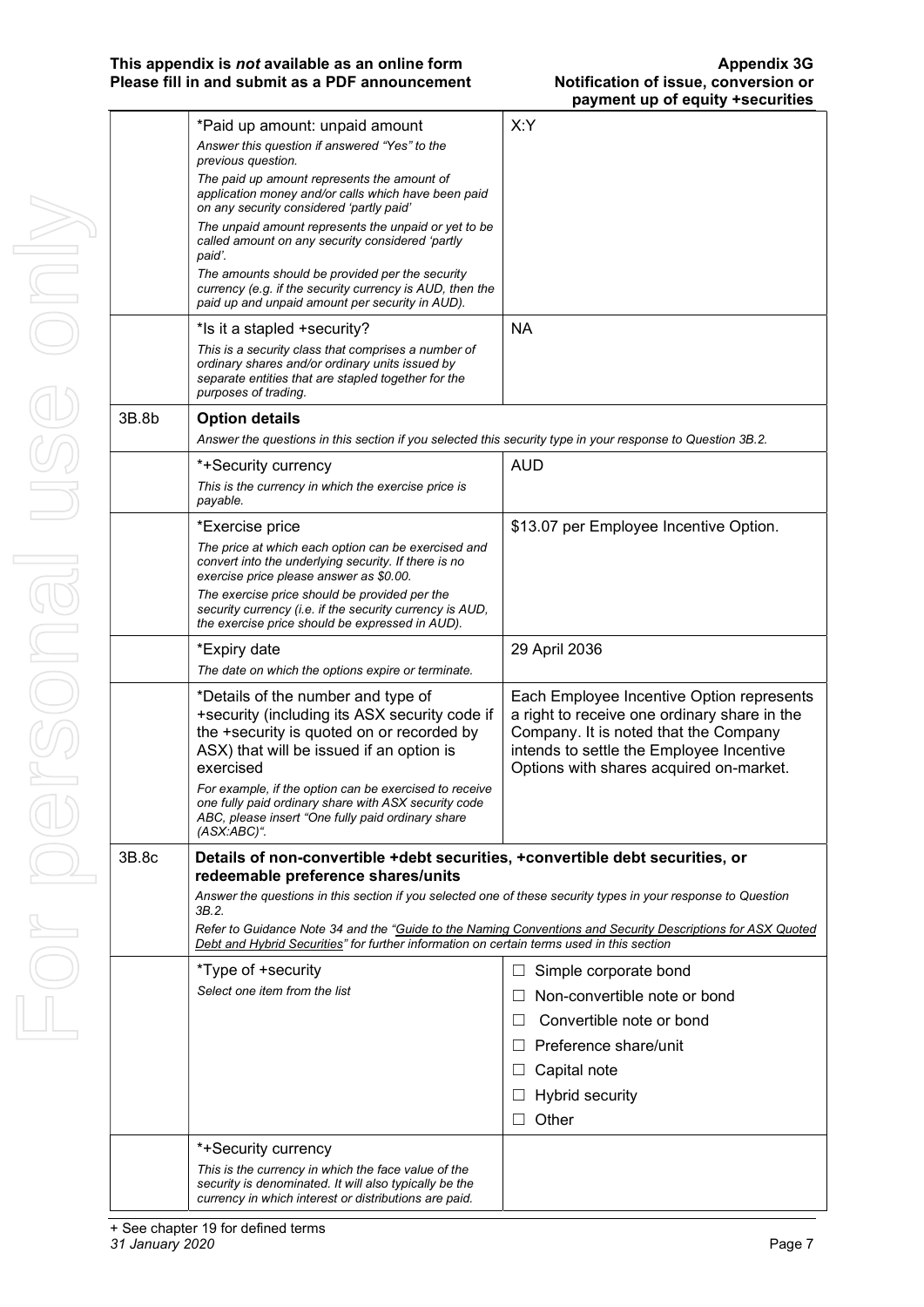#### This appendix is *not* available as an online form<br>Please fill in and submit as a PDF announcement **Appendix 3G**<br>Notification of issue, conversion or Please fill in and submit as a PDF announcement

| Face value<br>This is the principal amount of each security.<br>The face value should be provided per the security                                                                                                                                                                                                      |                                                                                                                                                   |
|-------------------------------------------------------------------------------------------------------------------------------------------------------------------------------------------------------------------------------------------------------------------------------------------------------------------------|---------------------------------------------------------------------------------------------------------------------------------------------------|
| currency (i.e. if security currency is AUD, then the<br>face value per security in AUD).                                                                                                                                                                                                                                |                                                                                                                                                   |
| *Interest rate type<br>Select one item from the list<br>Select the appropriate interest rate type per the terms<br>of the security. Definitions for each type are provided<br>in the Guide to the Naming Conventions and Security<br>Descriptions for ASX Quoted Debt and Hybrid<br><b>Securities</b>                   | Fixed rate<br>$\perp$<br><b>Floating rate</b><br>$\Box$<br>Indexed rate<br>П<br>Variable rate<br>$\perp$<br>Zero coupon/no interest<br>Other<br>П |
| Frequency of coupon/interest payments<br>per year<br>Select one item from the list.                                                                                                                                                                                                                                     | Monthly<br>$\Box$<br>Quarterly<br>$\Box$<br>Semi-annual<br>Annual<br>$\mathsf{L}$<br>No coupon/interest payments<br>Other                         |
| First interest payment date<br>A response is not required if you have selected "No<br>coupon/interest payments" in response to the<br>question above on the frequency of coupon/interest<br>payments                                                                                                                    |                                                                                                                                                   |
| Interest rate per annum<br>Answer this question if the interest rate type is fixed.                                                                                                                                                                                                                                     | % p.a.                                                                                                                                            |
| *Is the interest rate per annum estimated<br>at this time?<br>Answer this question if the interest rate type is fixed.                                                                                                                                                                                                  | Yes or No                                                                                                                                         |
| If the interest rate per annum is estimated,<br>then what is the date for this information to<br>be announced to the market (if known)<br>Answer this question if the interest rate type is fixed<br>and your response to the previous question is "Yes".<br>Answer "Unknown" if the date is not known at this<br>time. |                                                                                                                                                   |
| *Does the interest rate include a reference<br>rate, base rate or market rate (e.g. BBSW<br>or CPI)?<br>Answer this question if the interest rate type is floating<br>or indexed                                                                                                                                        | Yes or No                                                                                                                                         |
| *What is the reference rate, base rate or<br>market rate?<br>Answer this question if the interest rate type is floating<br>or indexed and your response to the previous<br>question is "Yes".                                                                                                                           |                                                                                                                                                   |
| *Does the interest rate include a margin<br>above the reference rate, base rate or<br>market rate?<br>Answer this question if the interest rate type is floating<br>or indexed.                                                                                                                                         | Yes or No                                                                                                                                         |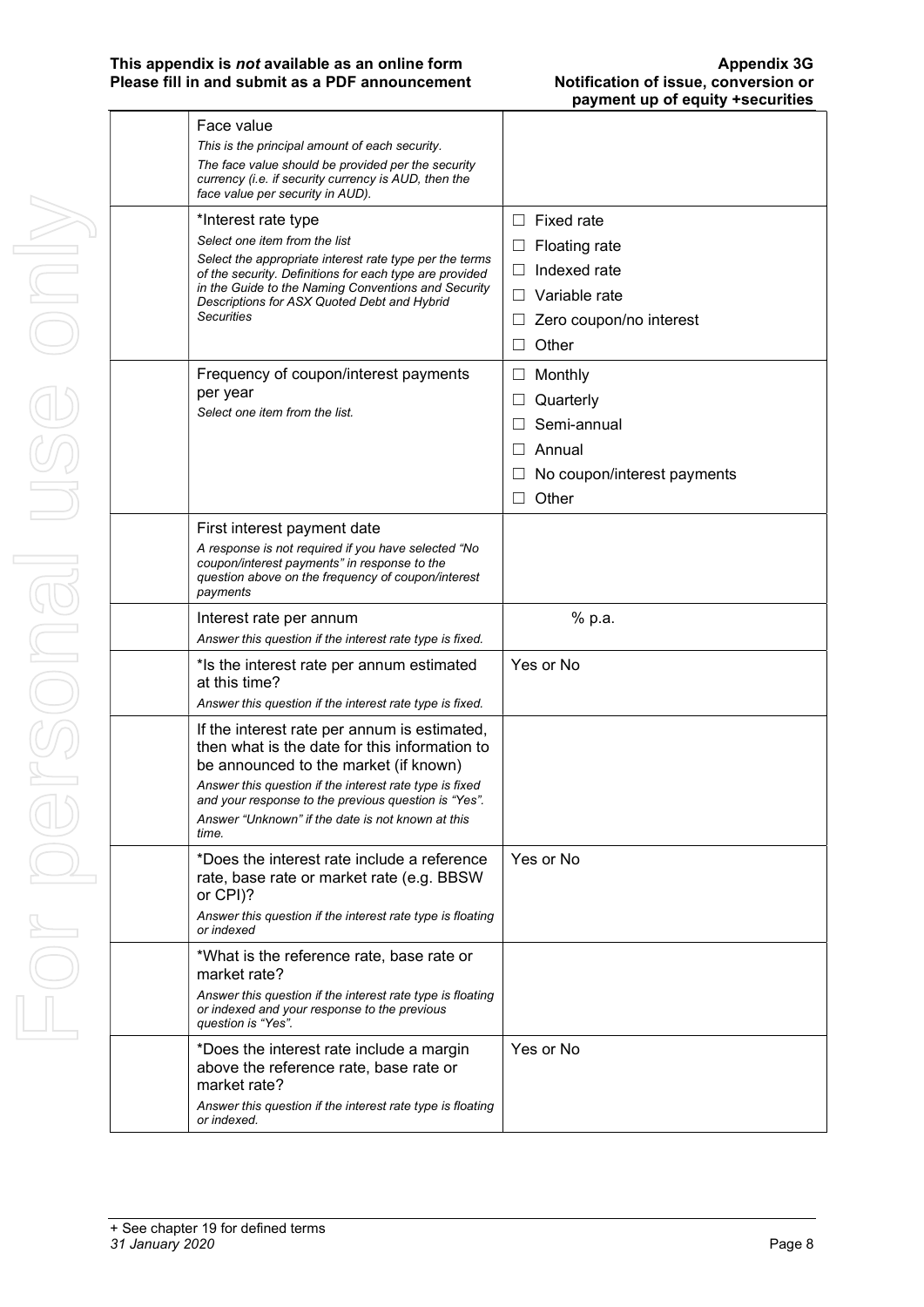#### This appendix is *not* available as an online form<br>Please fill in and submit as a PDF announcement **Appendix 1996** Notification of issue, conversion or Please fill in and submit as a PDF announcement

|  |                                                                                                                                                                                                                                                                                                                                                                                                                     | paymont up or equity<br><u>. aecariusa</u>                                                           |
|--|---------------------------------------------------------------------------------------------------------------------------------------------------------------------------------------------------------------------------------------------------------------------------------------------------------------------------------------------------------------------------------------------------------------------|------------------------------------------------------------------------------------------------------|
|  | *What is the margin above the reference<br>rate, base rate or market rate (expressed<br>as a percent per annum)<br>Answer this question if the interest rate type is floating                                                                                                                                                                                                                                       | % p.a.                                                                                               |
|  | or indexed and your response to the previous<br>question is "Yes".                                                                                                                                                                                                                                                                                                                                                  |                                                                                                      |
|  | *S128F of the Income Tax Assessment Act<br>status applicable to the +security<br>Select one item from the list<br>For financial products which are likely to give rise to a<br>payment to which s128F of the Income Tax<br>Assessment Act applies, ASX requests issuers to<br>confirm the s128F status of the security:<br>"s128F exempt" means interest payments are not<br>$\bullet$<br>taxable to non-residents; | s128F exempt<br>⊔.<br>Not s128F exempt<br>⊔<br>s128F exemption status unknown<br>Not applicable<br>П |
|  | "Not s128F exempt" means interest payments are<br>٠<br>taxable to non-residents:                                                                                                                                                                                                                                                                                                                                    |                                                                                                      |
|  | "s128F exemption status unknown" means the<br>$\bullet$<br><i>issuer is unable to advise the status:</i>                                                                                                                                                                                                                                                                                                            |                                                                                                      |
|  | "Not applicable" means s128F is not applicable to<br>$\bullet$<br>this security                                                                                                                                                                                                                                                                                                                                     |                                                                                                      |
|  | *Is the +security perpetual (i.e. no maturity<br>date)?                                                                                                                                                                                                                                                                                                                                                             | Yes or No                                                                                            |
|  | *Maturity date                                                                                                                                                                                                                                                                                                                                                                                                      |                                                                                                      |
|  | Answer this question if the security is not perpetual                                                                                                                                                                                                                                                                                                                                                               |                                                                                                      |
|  | *Select other features applicable to the                                                                                                                                                                                                                                                                                                                                                                            | Simple<br>⊔                                                                                          |
|  | +security<br>Up to 4 features can be selected. Further information<br>is available in the Guide to the Naming Conventions<br>and Security Descriptions for ASX Quoted Debt and<br><b>Hybrid Securities.</b>                                                                                                                                                                                                         | Subordinated<br>$\perp$                                                                              |
|  |                                                                                                                                                                                                                                                                                                                                                                                                                     | Secured<br>ш                                                                                         |
|  |                                                                                                                                                                                                                                                                                                                                                                                                                     | Converting<br>ப                                                                                      |
|  |                                                                                                                                                                                                                                                                                                                                                                                                                     | Convertible<br>$\Box$                                                                                |
|  |                                                                                                                                                                                                                                                                                                                                                                                                                     | Transformable                                                                                        |
|  |                                                                                                                                                                                                                                                                                                                                                                                                                     | Exchangeable<br>⊔                                                                                    |
|  |                                                                                                                                                                                                                                                                                                                                                                                                                     | Cumulative                                                                                           |
|  |                                                                                                                                                                                                                                                                                                                                                                                                                     | Non-Cumulative                                                                                       |
|  |                                                                                                                                                                                                                                                                                                                                                                                                                     | Redeemable                                                                                           |
|  |                                                                                                                                                                                                                                                                                                                                                                                                                     | Extendable<br>ப                                                                                      |
|  |                                                                                                                                                                                                                                                                                                                                                                                                                     | Reset<br>$\perp$                                                                                     |
|  |                                                                                                                                                                                                                                                                                                                                                                                                                     | Step-Down                                                                                            |
|  |                                                                                                                                                                                                                                                                                                                                                                                                                     | Step-Up                                                                                              |
|  |                                                                                                                                                                                                                                                                                                                                                                                                                     | Stapled                                                                                              |
|  |                                                                                                                                                                                                                                                                                                                                                                                                                     | None of the above                                                                                    |
|  | *Is there a first trigger date on which a right<br>of conversion, redemption, call or put can<br>be exercised (whichever is first)?                                                                                                                                                                                                                                                                                 | Yes or No                                                                                            |
|  | *If yes, what is the first trigger date<br>Answer this question if your response to the previous<br>question is "Yes".                                                                                                                                                                                                                                                                                              |                                                                                                      |
|  |                                                                                                                                                                                                                                                                                                                                                                                                                     |                                                                                                      |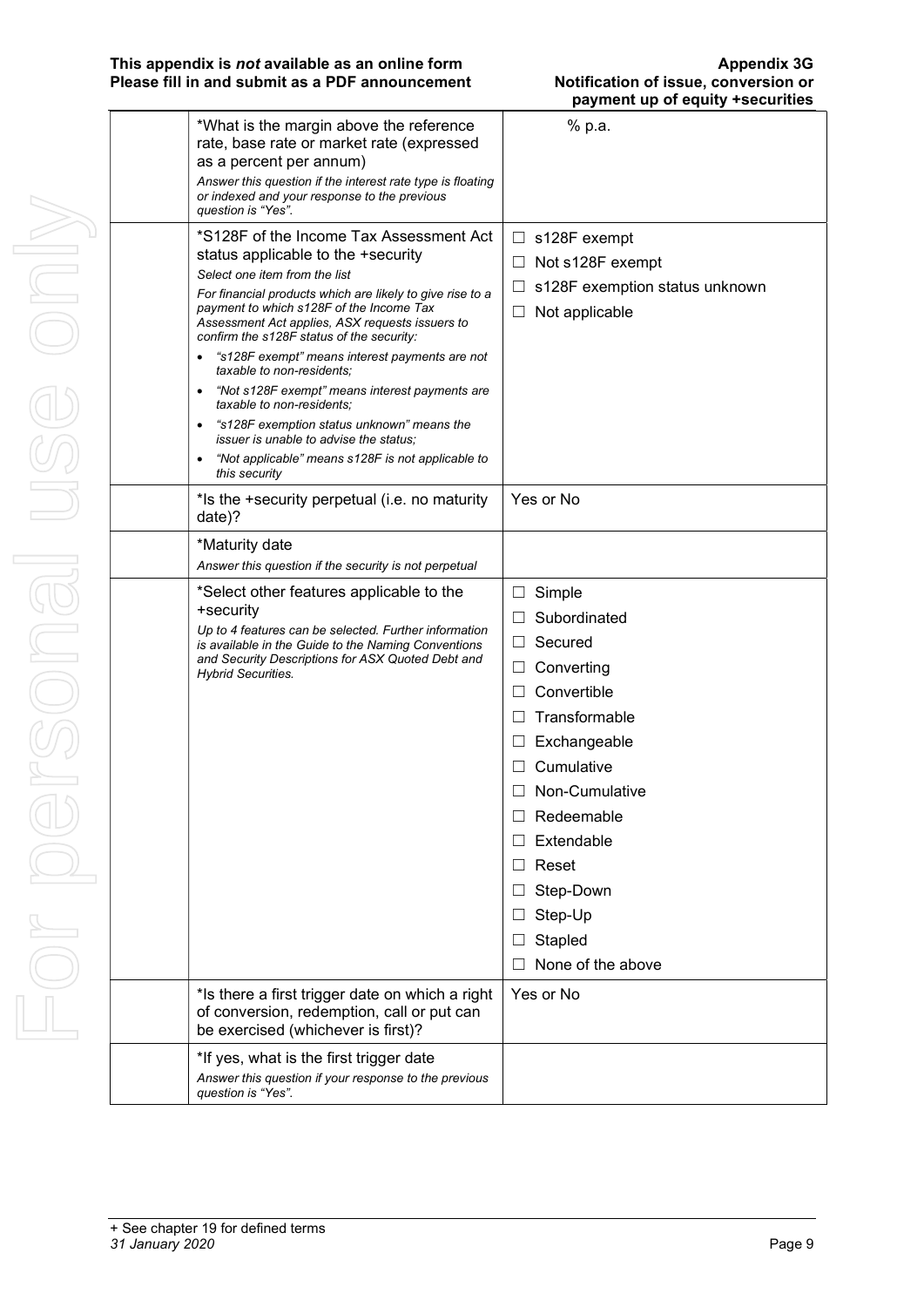| Details of the number and type of +security<br>(including its ASX security code if the<br>+security is quoted on ASX) that will be<br>issued if the securities to be quoted are<br>converted, transformed or exchanged |  |  |
|------------------------------------------------------------------------------------------------------------------------------------------------------------------------------------------------------------------------|--|--|
| Answer this question if the security features include<br>"converting", "convertible", "transformable" or<br>"exchangeable".                                                                                            |  |  |
| For example, if the security can be converted into<br>1,000 fully paid ordinary shares with ASX security<br>code ABC, please insert "1,000 fully paid ordinary<br>shares (ASX:ABC)".                                   |  |  |

## Part 4 – Issue details

| Question<br>No.  | Question                                                                                                                                                                                                                                                                                                                                    | <b>Answer</b>                                                                                                                                   |
|------------------|---------------------------------------------------------------------------------------------------------------------------------------------------------------------------------------------------------------------------------------------------------------------------------------------------------------------------------------------|-------------------------------------------------------------------------------------------------------------------------------------------------|
| 4.1              | *Have the +securities been issued yet?                                                                                                                                                                                                                                                                                                      | Yes                                                                                                                                             |
| 4.1a             | *What was their date of issue?<br>Answer this question if your response to Q4.1 is<br>"Yes".                                                                                                                                                                                                                                                | 29 April 2021                                                                                                                                   |
| 4.1 <sub>b</sub> | *What is their proposed date of issue?<br>Answer this question if your response to Q4.1 is "No".                                                                                                                                                                                                                                            | <b>NA</b>                                                                                                                                       |
| 4.2              | *Are the +securities being issued for a<br>cash consideration?<br>If the securities are being issued for nil cash<br>consideration, answer this question "No".                                                                                                                                                                              | No                                                                                                                                              |
| 4.2a             | *In what currency is the cash consideration<br>being paid<br>For example, if the consideration is being paid in<br>Australian Dollars, state AUD.<br>Answer this question if your response to Q4.2 is<br>"Yes".                                                                                                                             | <b>NA</b>                                                                                                                                       |
| 4.2 <sub>b</sub> | *What is the issue price per +security<br>Answer this question if your response to Q4.2 is "Yes"<br>and by reference to the issue currency provided in<br>your response to Q4.2a.<br>Note: you cannot enter a nil amount here. If the<br>securities are being issued for nil cash consideration,<br>answer Q4.2 as "No" and complete Q4.2c. | <b>NA</b>                                                                                                                                       |
| 4.2c             | Please describe the consideration being<br>provided for the +securities<br>Answer this question if your response to Q4.2 is "No".                                                                                                                                                                                                           | Unlisted Employee Incentive Options<br>granted under the Company's LTI Plan for<br>nil consideration, but with an exercise price<br>of \$13.07. |
| 4.3              | Any other information the entity wishes to<br>provide about the issue                                                                                                                                                                                                                                                                       | <b>NA</b>                                                                                                                                       |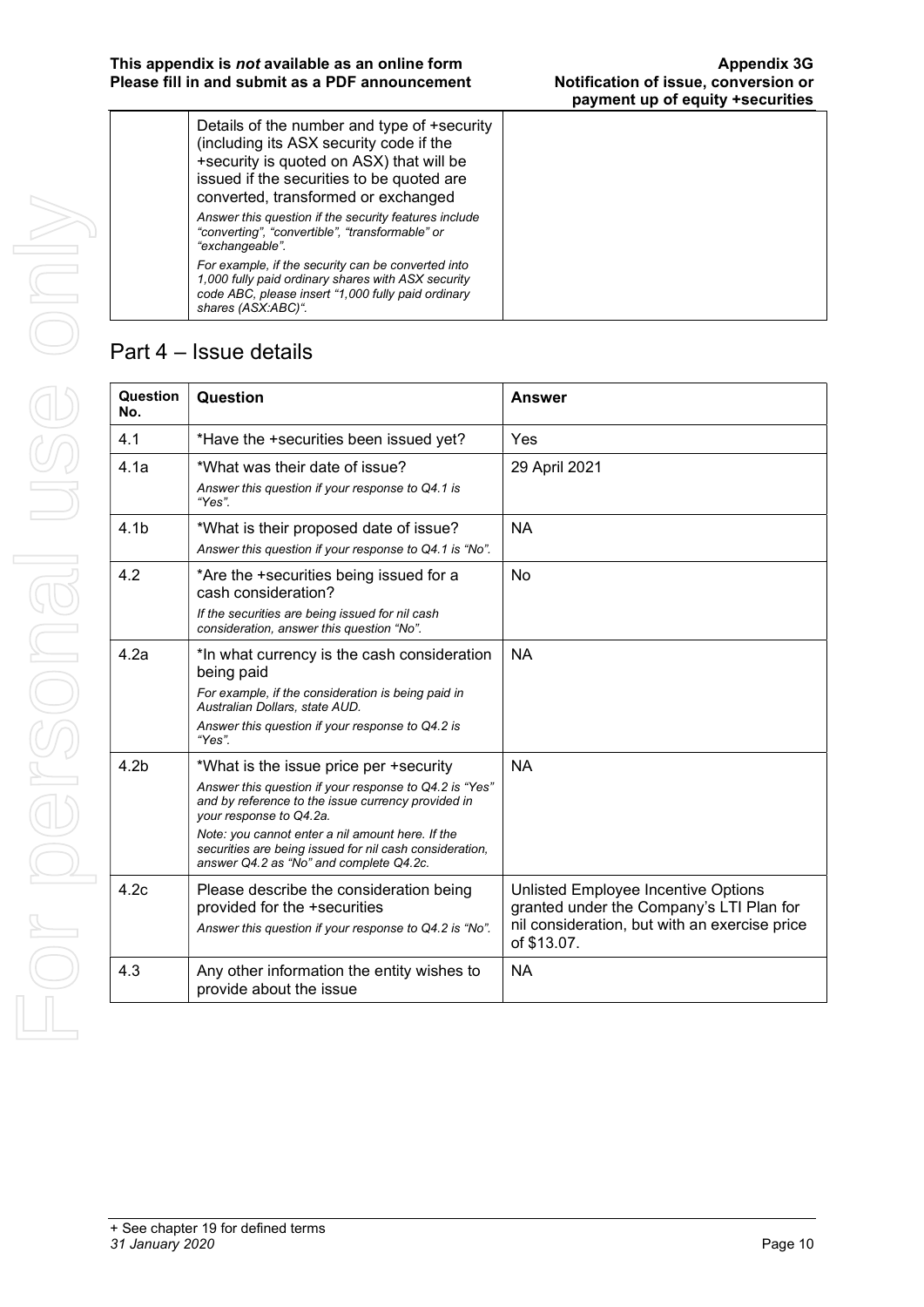### Part 5 – Unquoted +securities on issue

Following the issue of the +securities the subject of this application, the unquoted issued +securities of the entity will comprise:

Note: the figures provided in the table in section 5.1 below are used to calculate part of the total market capitalisation of the entity published by ASX from time to time. Please make sure you include in the table each class of unquoted securities issued by the entity.

Restricted securities should be included in table 5.1.

| *ASX security code and description                                                                                                                                                                                                                                                                                                                                                                                                                                                                                                                                                                                                                                                                                                                                                                             | *Total number of +securities on issue |
|----------------------------------------------------------------------------------------------------------------------------------------------------------------------------------------------------------------------------------------------------------------------------------------------------------------------------------------------------------------------------------------------------------------------------------------------------------------------------------------------------------------------------------------------------------------------------------------------------------------------------------------------------------------------------------------------------------------------------------------------------------------------------------------------------------------|---------------------------------------|
| Unquoted Employee Incentive Options granted<br>under the Company's LTI Plan (comprising<br>options granted to Peter Wilson and other prior<br>options). The Group CEO, Peter Wilson is the<br>only participant to receive options under the<br>Company's LTI plan. Both grants of options<br>have been disclosed in the 2020 Annual Report<br>[https://cdn-api.markitdigital.com/apiman-<br>gateway/ASX/asx-research/1.0/file/2924-02272295-<br>3A548268?access token=83ff96335c2d45a094df02a206a<br>39ff4] and HY21 Report [https://cdn-<br>api.markitdigital.com/apiman-gateway/ASX/asx-<br>research/1.0/file/2924-02346836-<br>3A562375?access token=83ff96335c2d45a094df02a206a<br>39ff4], further, both grants of options were<br>approved by shareholders on 30 October 2019<br>and 29 October 2020 AGM. | 837.943                               |

## Part 6 – Other Listing Rule requirements

The questions in this Part should only be answered if you are an ASX Listing (ASX Foreign Exempt Listings and ASX Debt Listings do not need to complete this Part) and:

- your response to Q2.1 is "+securities issued under an +employee incentive scheme that are not being immediately quoted on ASX"; or
- your response to Q2.1 is "Other"

| <b>Question</b><br>No. | Question                                                                                                                                                                                                                                                                                                                                      | Answer                                                                                                                                                                                                                                                                                   |
|------------------------|-----------------------------------------------------------------------------------------------------------------------------------------------------------------------------------------------------------------------------------------------------------------------------------------------------------------------------------------------|------------------------------------------------------------------------------------------------------------------------------------------------------------------------------------------------------------------------------------------------------------------------------------------|
| 6.1                    | *Are the securities being issued under<br>Listing Rule 7.2 exception $131$ and therefore<br>the issue does not need any security holder<br>approval under Listing Rule 7.1?<br>Answer this question if your response to Q2.1 is<br>"securities issued under an employee incentive<br>scheme that are not being immediately quoted on<br>ASX". | Yes. The unquoted Employee Incentive<br>Options are issued under the Company's<br>LTI Plan which was approved by<br>shareholders on 30 October 2019 pursuant<br>to the precursor provision to ASX Listing<br>Rule 7.2 exception 13 (being, the ASX<br>Listing Rule 7.2, exception 9(b)). |

<sup>1</sup> Exception 13 An issue of securities under an employee incentive scheme if within 3 years before the issue date:

<sup>(</sup>a) in the case of a scheme established before the entity was listed – a summary of the terms of the scheme and the maximum number of equity securities proposed to be issued under the scheme were set out in the prospectus, PDS or information memorandum lodged with ASX under rule 1.1 condition 3; or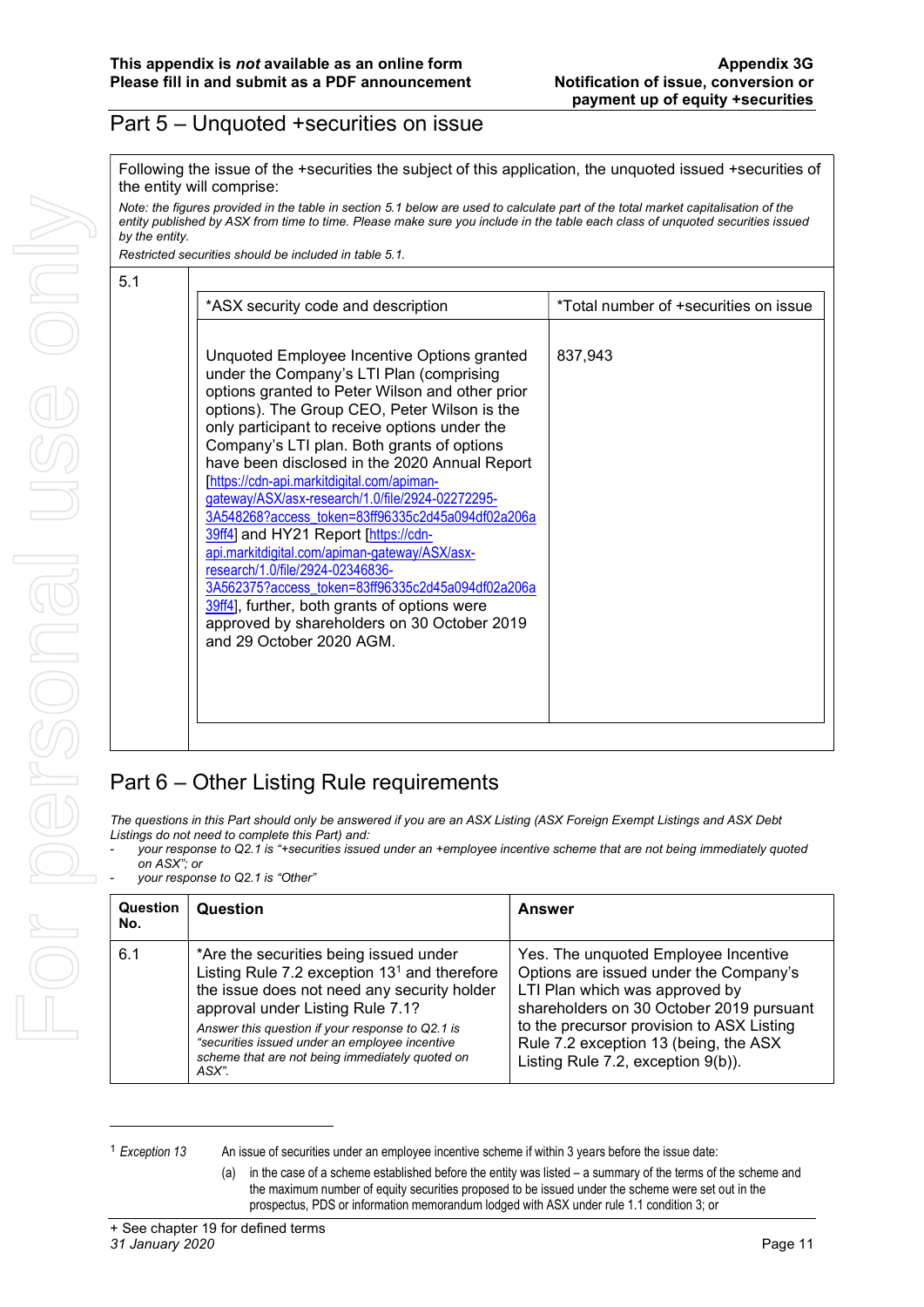| 6.2                | *Has the entity obtained, or is it obtaining,<br>+security holder approval for the issue<br>under listing rule 7.1?<br>Answer this question if the response to Q6.1 is "No".                                                                                                                                                                                                                                                                                                                                                                        | NA        |
|--------------------|-----------------------------------------------------------------------------------------------------------------------------------------------------------------------------------------------------------------------------------------------------------------------------------------------------------------------------------------------------------------------------------------------------------------------------------------------------------------------------------------------------------------------------------------------------|-----------|
| 6.2a               | *Date of meeting or proposed meeting to<br>approve the issue under listing rule 7.1<br>Answer this question if the response to Q6.1 is "No"<br>and the response to Q6.2 is "Yes".                                                                                                                                                                                                                                                                                                                                                                   | <b>NA</b> |
| 6.2 <sub>b</sub>   | *Are any of the +securities being issued<br>without +security holder approval using the<br>entity's 15% placement capacity under<br>listing rule 7.1?<br>Answer this question if the response to Q6.1 is "No"<br>and the response to Q6.2 is "No".                                                                                                                                                                                                                                                                                                  | NA.       |
| 6.2 <sub>b.1</sub> | *How many +securities are being issued<br>without +security holder approval using the<br>entity's 15% placement capacity under<br>listing rule 7.1?<br>Answer this question if the response to Q6.1 is "No",<br>the response to Q6.2 is "No" and the response to<br>Q6.2b is "Yes".<br>Please complete and separately send by email to your<br>ASX listings adviser a work sheet in the form of<br>Annexure B to Guidance Note 21 confirming the entity<br>has the available capacity under listing rule 7.1 to issue<br>that number of securities. | <b>NA</b> |
| 6.2c               | *Are any of the +securities being issued<br>without +security holder approval using the<br>entity's additional 10% placement capacity<br>under listing rule 7.1A (if applicable)?<br>Answer this question if the response to Q6.1 is "No"<br>and the response to Q6.2 is "No".                                                                                                                                                                                                                                                                      | NA.       |

- (b) the holders of the entity's ordinary securities have approved the issue of equity securities under the scheme as an exception to this rule. The notice of meeting must have included:
	- a summary of the terms of the scheme.
	- the number of securities issued under the scheme since the entity was listed or the date of the last approval under this rule;
	- the maximum number of +equity securities proposed to be issued under the scheme following the approval; and
	- a voting exclusion statement.

Exception 13 is only available if and to the extent that the number of +equity securities issued under the scheme does not exceed the maximum number set out in the entity's prospectus, PDS or information memorandum (in the case of (a) above) or in the notice of meeting (in the case of (b) above).

Exception 13 ceases to be available if there is a material change to the terms of the scheme from those set out in the entity's prospectus, PDS or information memorandum (in the case of (a) above) or in the notice of meeting (in the case of (b) above).